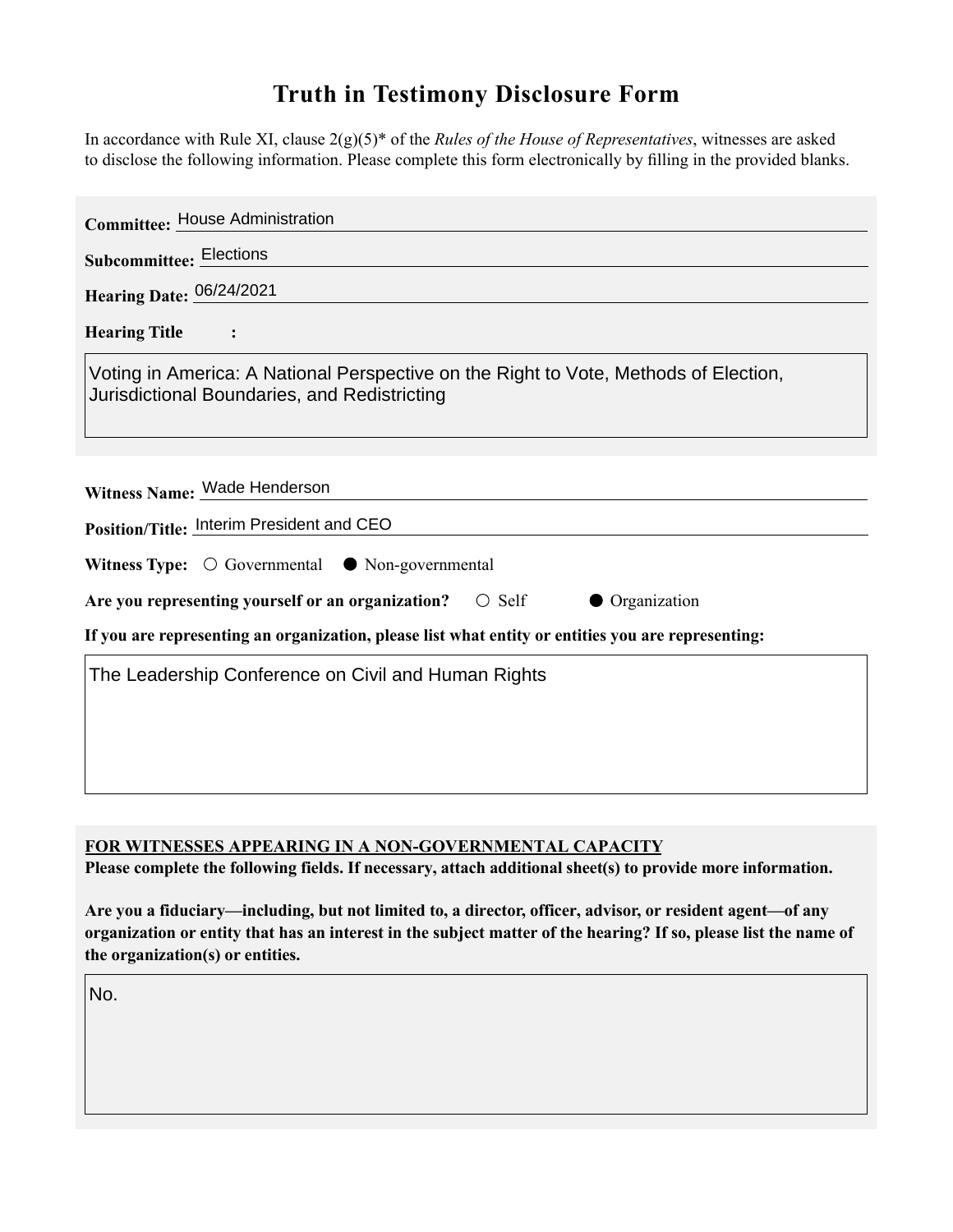**Please list any federal grants or contracts (including subgrants or subcontracts) related to the hearing's subject matter that you, the organization(s) you represent, or entities for which you serve as a fiduciary have received in the past thirty-six months from the date of the hearing. Include the source and amount of each grant or contract.** 

None.

**Please list any contracts, grants, or payments originating with a foreign government and related to the hearing's subject that you, the organization(s) you represent, or entities for which you serve as a fiduciary have received in the past thirty-six months from the date of the hearing. Include the amount and country of origin of each contract or payment.** 

None.

## **Please complete the following fields. If necessary, attach additional sheet(s) to provide more information.**

 $\exists$  I have attached a written statement of proposed testimony.

 $\subseteq$  I have attached my curriculum vitae or biography.

**\***Rule XI, clause 2(g)(5), of the U.S. House of Representatives provides:

(5)(A) Each committee shall, to the greatest extent practicable, require witnesses who appear before it to submit in advance written statements of proposed testimony and to limit their initial presentations to the committee to brief summaries thereof.

(B) In the case of a witness appearing in a non-governmental capacity, a written statement of proposed testimony shall include— (i) a curriculum vitae; (ii) a disclosure of any Federal grants or contracts, or contracts, grants, or payments originating with a foreign government, received during the past 36 months by the witness or by an entity represented by the witness and related to the subject matter of the hearing; and (iii) a disclosure of whether the witness is a fiduciary (including, but not limited to, a director, officer, advisor, or resident agent) of any organization or entity that has an interest in the subject matter of the hearing.

(C) The disclosure referred to in subdivision (B)(iii) shall include— (i) the amount and source of each Federal grant (or subgrant thereof) or contract (or subcontract thereof) related to the subject matter of the hearing; and (ii) the amount and country of origin of any payment or contract related to the subject matter of the hearing originating with a foreign government.

(D) Such statements, with appropriate redactions to protect the privacy or security of the witness, shall be made publicly available in electronic form 24 hours before the witness appears to the extent practicable, but not later than one day after the witness appears.

House Administration